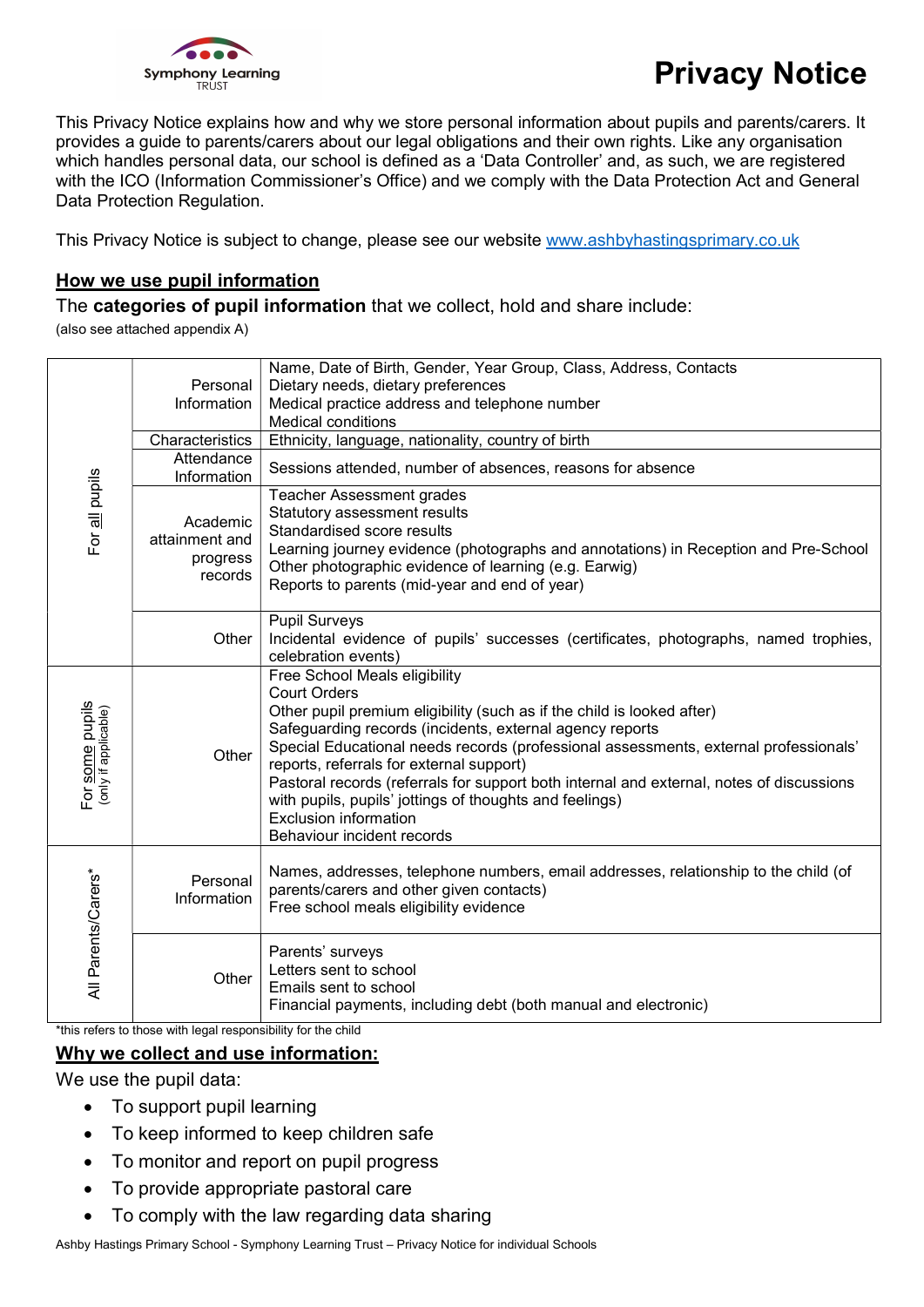

We use the parents' data:

- To assess the quality of our services
- To comply with the law regarding data sharing
- To ensure financial stability

### The lawful basis on which we use this information:

The lawful bases for processing personal data are set out in Article 6 of the General Data Protection Regulation. The school processed such data because we have:

(6a) Consent: parents have given clear consent for us to process their (and their child's) personal data for the purposes indicated above.

(6c) A Legal obligation: the processing is necessary for us to comply with the law (e.g. we are required by law to submit certain teacher assessment information and to safeguard pupils' welfare by sharing information with other agencies).

(6d) A duty to safeguard pupils: the processing is necessary in order to protect the vital interests of the data subject (children); (e.g. if we are required to share medical history information with emergency services in the event of an accident or to other agencies when a child may be in danger).

#### Collecting Pupil Information:

Whilst the majority of information you provide to us is mandatory, some of it is provided to us on a voluntary basis. In order to comply with the General Data Protection Regulation, we will inform you whether you are required to provide certain pupil information to us or if you have a choice in this.

#### Storing pupil data:

We will hold pupil data in line with the Trust Retention Policy after your child leaves our school. All confidential information is kept secure either on encrypted, password protected devices or paper copies kept on the school site. Once the deadline for retaining information has passed, data kept electronically is deleted and paper copies are destroyed.

#### Who we share pupil information with:

We routinely share aspects of pupil information with:

- Schools that the pupil attends after leaving us
- Our local authority
- Our Multi-Academy Trust
- The Department for Education (DfE)
- Children's Social Care (when safeguarding pupils' welfare)
- External professionals who visit school (such as Educational Psychologists)
- Our appointed school photographer
- Suppliers and service providers with whom we have a contract e.g. Otrack, Weduc, Class Dojo
- Voluntary organisations linked to the school e.g. the PTA

We do not share information about our pupils with anyone without consent unless the law and our policies allow us to do so.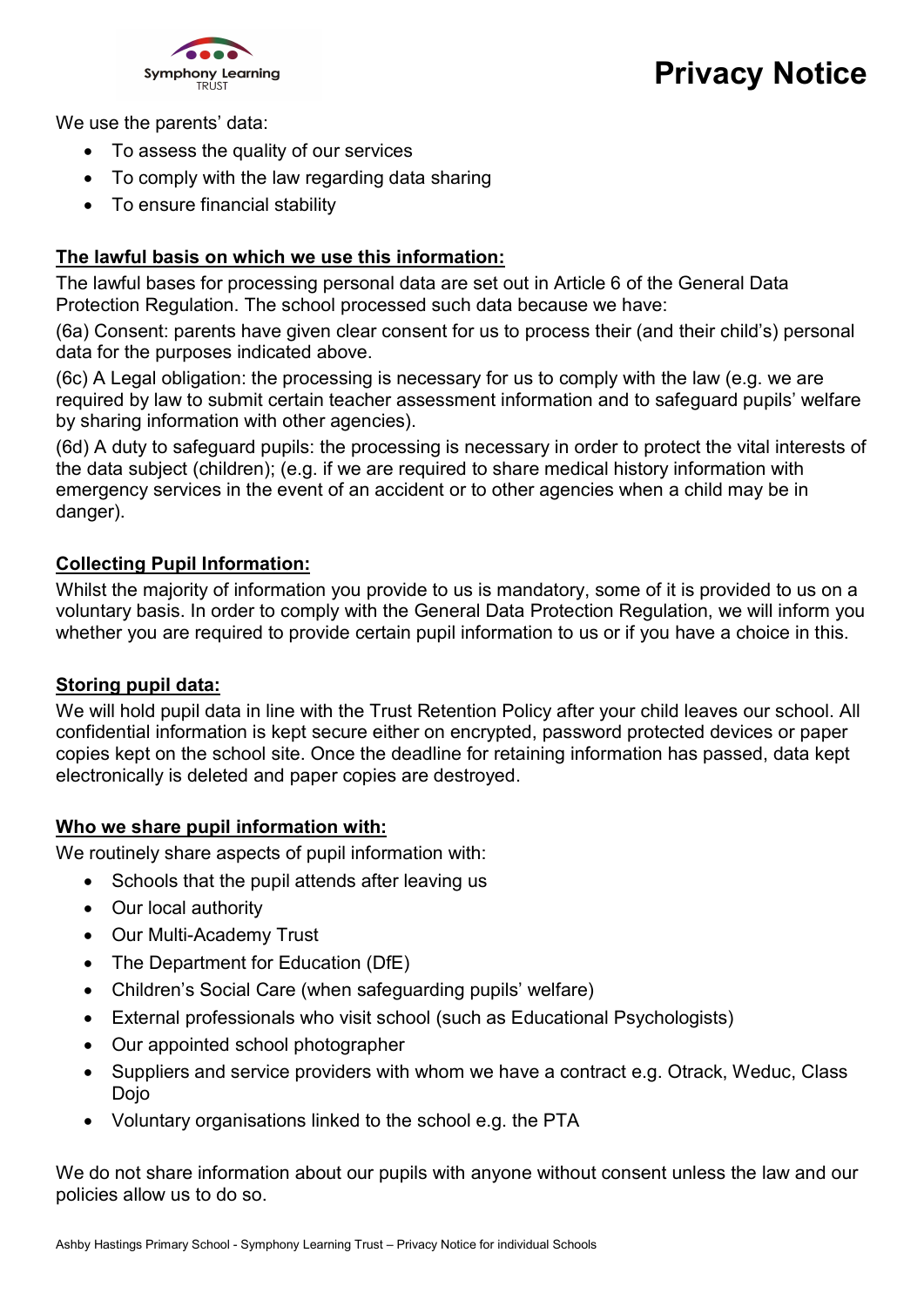

### Data collection requirements

To find out more about the data collection requirements placed upon us by the DfE (for example; via the school 'census') go to https://www.gov.uk/education/data-collection-and-censuses-forschools)

### The National Pupil Database (NPD)

The NPD is owned and managed by the DfE and contains information about pupils in England. It provides invaluable evidence on educational performance to inform independent research, as well as studies commissioned by the Department. It is held in electronic format for statistical purposes. This information is securely collected from a range of sources including schools, local authorities and awarding bodies.

We share pupils' data with the Local Authority and the Department for Education (DfE) on a statutory basis. This data sharing underpins school funding and educational attainment policy and monitoring. We are required to share information about pupils with the DfE under regulation 5 of the Education (Information About Individual Pupils) (England) Regulations 2013.

To find out more about the NPD, go to https://www.gov.uk/publications/national-pupil-databaseuser-guide-and-supporting-information

The Department may share information about our pupils from the NPD with third parties who promote the education or well-being of children in England by:

- Conducting research or analysis
- Providing statistics
- Providing information, advice or quidance

The Department has robust processes in place to ensure the confidentiality of our data is maintained and there are stringent controls in place regarding access and the use of data. Decisions on whether the DfE releases data to third parties are subject to a strict approval process and based upon a detailed assessment of:

- Who is requesting the data
- The purpose for which it is required
- The level and sensitivity of data requested: and
- The arrangements in place to store and handle the data

To be granted access to pupil information, organisations must comply with strict terms and conditions covering confidentiality and handling of data, security arrangements and the retention and use of the data.

For more information about the Department's data sharing process, please visit:

https://www.gov.uk/data-protection-how- we-collect-and-share-research-data

For more information about which organisations to whom the department had provided pupil information (and for which project), please visit the following website:

https://www.gov.uk/government/publications/national-pupil-database-requests-received To contact the DfE: https://www.gov.uk/contact-dfe

## Requesting access to your personal data – Subject Access Request

Under data protection legislation, parents and pupils have the right to request access to information about them that we hold. To make a request for your personal information, or be given access to your child's educational record, contact the School Business Manager.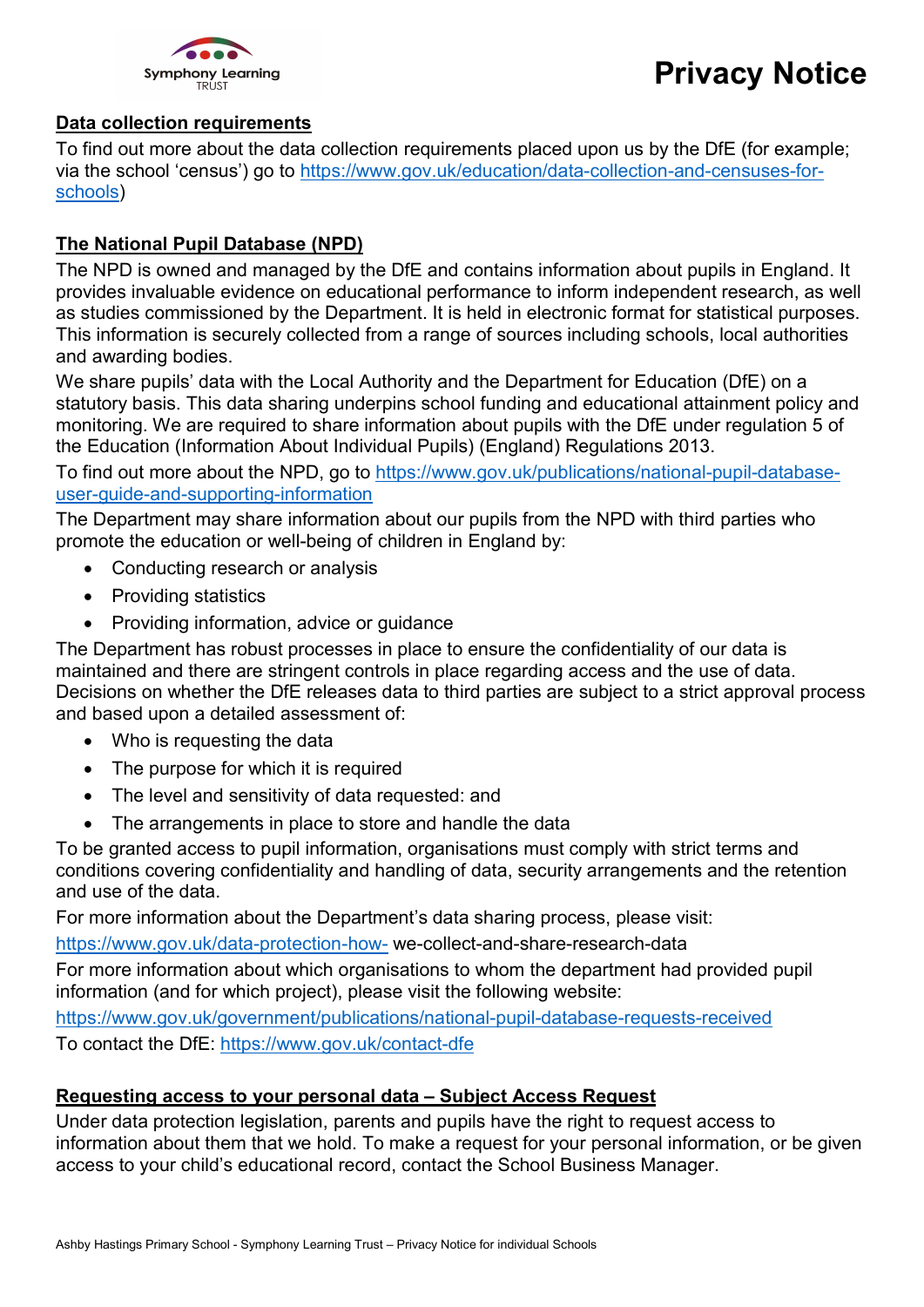

You also have the right to:

- Object to processing of personal data that is likely to cause, or is causing, damage or distress
- Prevent processing for the purpose of direct marketing
- Object to decisions being made by automated means
- In certain circumstances, have inaccurate personal data rectified, blocked, erased or destroyed; and
- Claim compensation for damages caused by a breach of the Data Protection Regulations.

If you have a concern about the way we are collecting or using your personal data, we request that you raise your concern with us in the first instance. Alternatively, you can contact the Information Commissioner's Office at https:ico.org.uk/concerns

## Contact

If you would like to discuss anything in this Privacy Notice, please contact

- School Business Manager 0116 497 1705
- The School's Data Protection Officer: Mrs D Hughes 01455 284191 dpo@symphonylearningtrust.co.uk